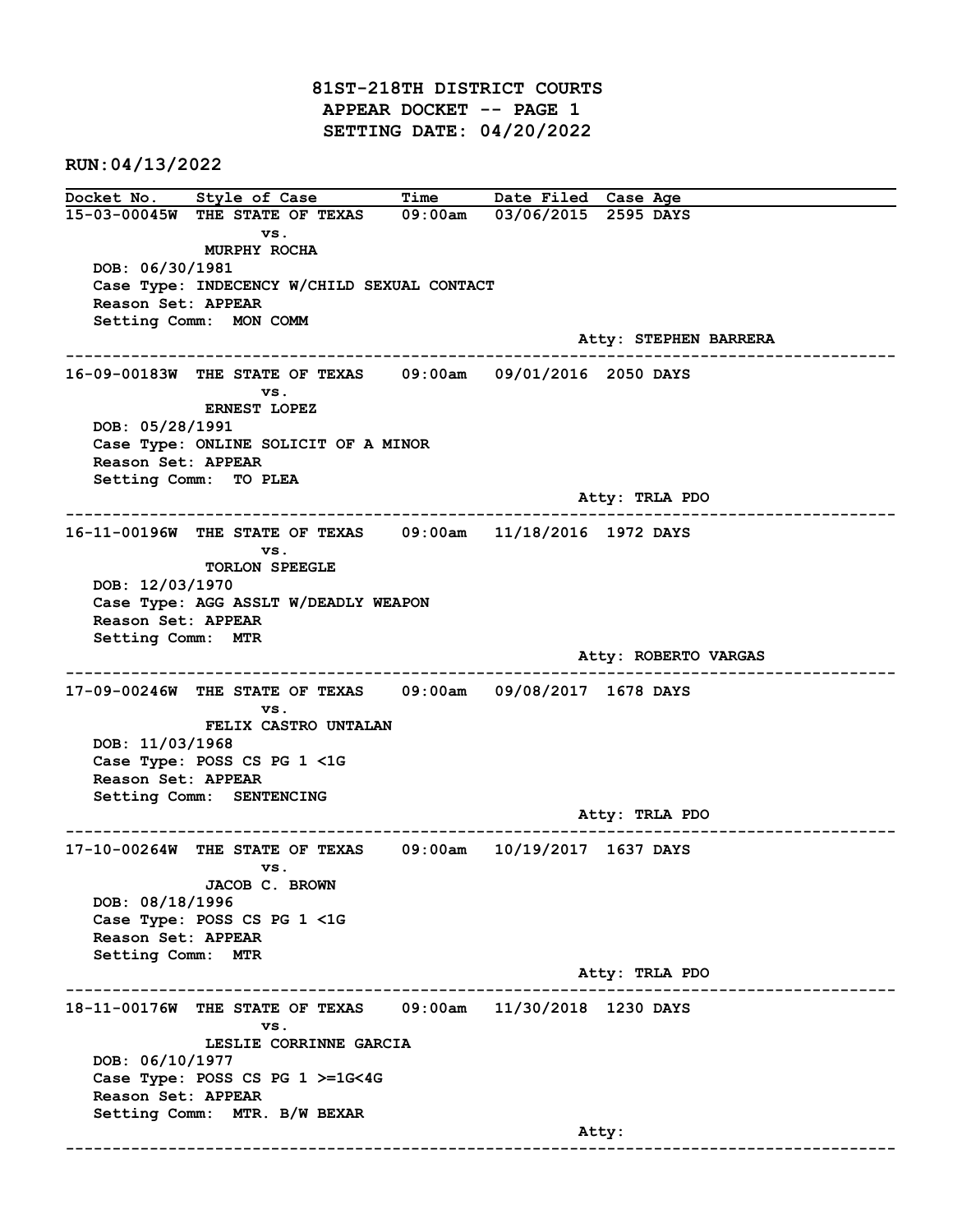81ST-218TH DISTRICT COURTS APPEAR DOCKET -- PAGE 2 SETTING DATE: 04/20/2022

RUN:04/13/2022

Docket No. Style of Case Time Date Filed Case Age 19-04-00064W THE STATE OF TEXAS 09:00am 04/05/2019 1104 DAYS vs. FELIPE W RODRIGUEZ DOB: 04/02/1962 Case Type: DRIVING WHILE INTOXICATED 3RD OR MORE IAT Reason Set: APPEAR Setting Comm: MTR Atty: TRLA PDO ------------------------------------------------------------------------------------------------------------------------ 20-05-00090W THE STATE OF TEXAS 09:00am 05/08/2020 705 DAYS vs. ANTHONY WAYNE DAVIS DOB: 12/14/1984 Case Type: MURDER Reason Set: APPEAR Setting Comm: PT, JDC 5/11, JT 6/6 Atty: ADRIAN PEREZ ------------------------------------------------------------------------------------------------------------------------ 20-06-00138W THE STATE OF TEXAS 09:00am 06/12/2020 670 DAYS vs. FERNANDO CANTU JR DOB: 02/23/1978 Case Type: POSS CS PG 1 <1G Reason Set: APPEAR Setting Comm: PT, JDC 5/11, JT 6/6 Atty: GARY HILLIER ------------------------------------------------------------------------------------------------------------------------ 20-06-00139W THE STATE OF TEXAS 09:00am 06/12/2020 670 DAYS vs. FERNANDO CANTU JR DOB: 02/23/1978 Case Type: INJURY CHILD/ELDERLY/DISABLE W/INT BODILY INJ Reason Set: APPEAR Setting Comm: PT, JDC 5/11, JT 6/6 Atty: GARY HILLIER ------------------------------------------------------------------------------------------------------------------------ 20-06-00148W THE STATE OF TEXAS 09:00am 06/12/2020 670 DAYS vs. MICHELE L NICHOLSON DOB: 12/22/1972 Case Type: SEXUAL ASSLT CHILD Reason Set: APPEAR Setting Comm: PT, JDC 5/11, JT 6/6 Atty: PHILIP LAMBERT ------------------------------------------------------------------------------------------------------------------------ 20-11-00308W THE STATE OF TEXAS 09:00am 11/06/2020 523 DAYS vs. ROBERT A. SUGGS DOB: 04/15/1981 Case Type: ASSLT FAMILY MEMBER-ONE TIME Reason Set: APPEAR Setting Comm: PT, JDC 5/11, JT 6/6 Atty: ADRIAN PEREZ ------------------------------------------------------------------------------------------------------------------------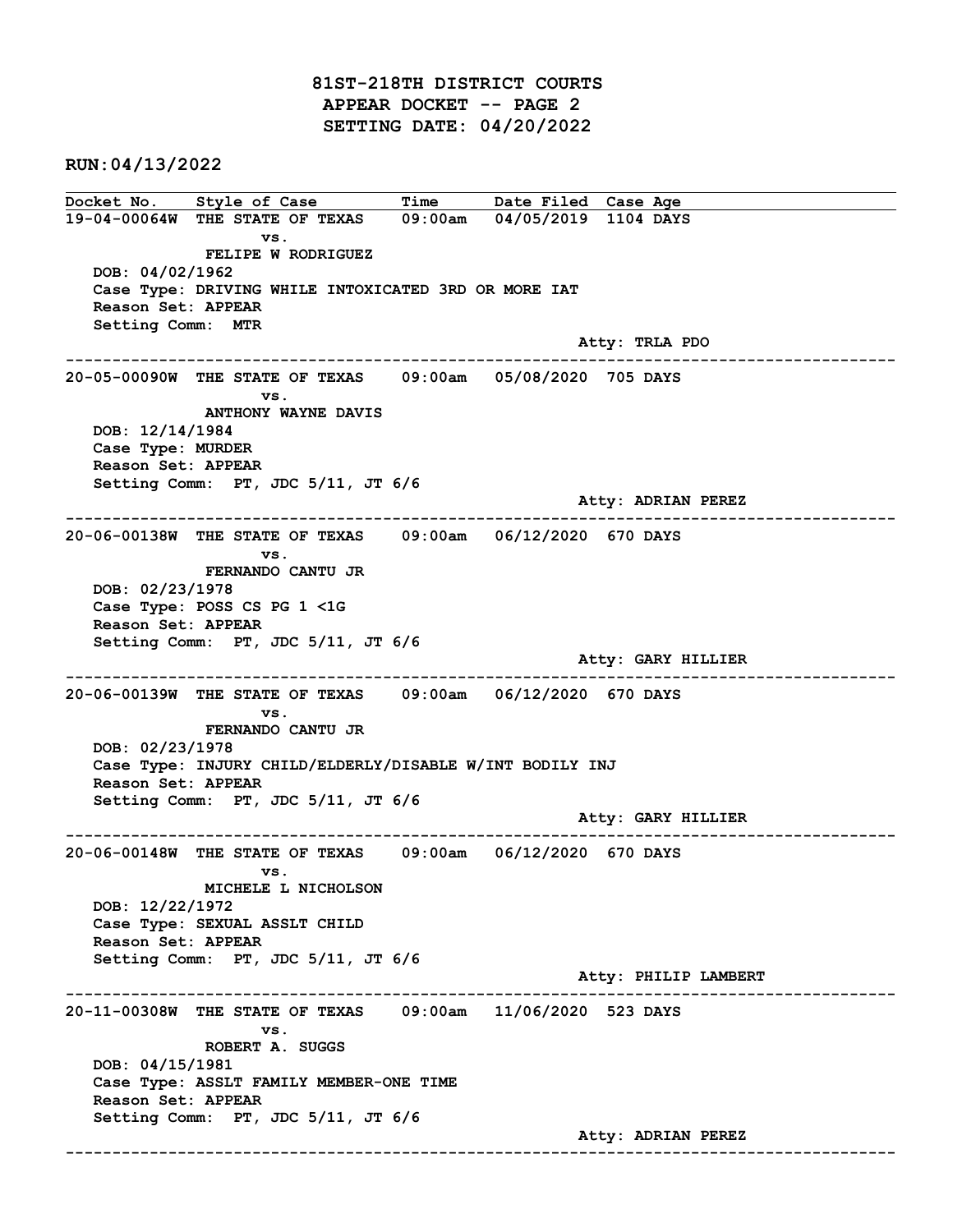81ST-218TH DISTRICT COURTS APPEAR DOCKET -- PAGE 3 SETTING DATE: 04/20/2022

RUN:04/13/2022

Docket No. Style of Case Time Date Filed Case Age 21-03-00051W THE STATE OF TEXAS 09:00am 03/26/2021 383 DAYS vs. CATRINA M. BOTTOMS DOB: 09/14/1987 Case Type: ABANDON ENDANGER CHILD CRIMINAL NEGLIGENCE Reason Set: APPEAR Setting Comm: PT, JDC 5/11, JT 6/6 Atty: ROBERT WILSON ------------------------------------------------------------------------------------------------------------------------ 21-03-00062W THE STATE OF TEXAS 09:00am 03/26/2021 383 DAYS vs. HALEY HARVEY DOB: 05/14/1999 Case Type: POSS CS PG 1 >=1G<4G Reason Set: APPEAR Setting Comm: MONITOR COMMITTMENT Atty: STEPHEN BARRERA ------------------------------------------------------------------------------------------------------------------------ 21-03-00065W THE STATE OF TEXAS 09:00am 03/26/2021 383 DAYS vs. CHAD WADE SPENCE DOB: 10/20/1984 Case Type: MAN DEL CS PG 1 >=4G<200G Reason Set: APPEAR Setting Comm: NEEDS DATES Atty: TRLA PDO ------------------------------------------------------------------------------------------------------------------------ 21-05-00102W THE STATE OF TEXAS 09:00am 05/14/2021 334 DAYS vs. PATRICIA SUTTON DOB: 10/01/1978 Case Type: POSS CS PG 1 <1G Reason Set: APPEAR Setting Comm: PT, JDC 5/11, JT 6/6 Atty: ROMAULDO ORTA ------------------------------------------------------------------------------------------------------------------------ 21-06-00121W THE STATE OF TEXAS 09:00am 06/11/2021 306 DAYS vs. FREDDIE ORTIZ II DOB: 02/17/1986 Case Type: FRAUD USE/POSS IDENT INFO # ITEMS 10<50 ELDER Reason Set: APPEAR Setting Comm: PT, JDC 5/11, JT 6/6 Atty: TRLA PDO ------------------------------------------------------------------------------------------------------------------------ 21-06-00128W THE STATE OF TEXAS 09:00am 06/11/2021 306 DAYS vs. BIANCA OLIVAREZ DOB: 04/08/1986 Case Type: POSS CS PG 1 <1G Reason Set: APPEAR Setting Comm: PT, JDC 5/11, JT 6/6 Atty: TRLA PDO ------------------------------------------------------------------------------------------------------------------------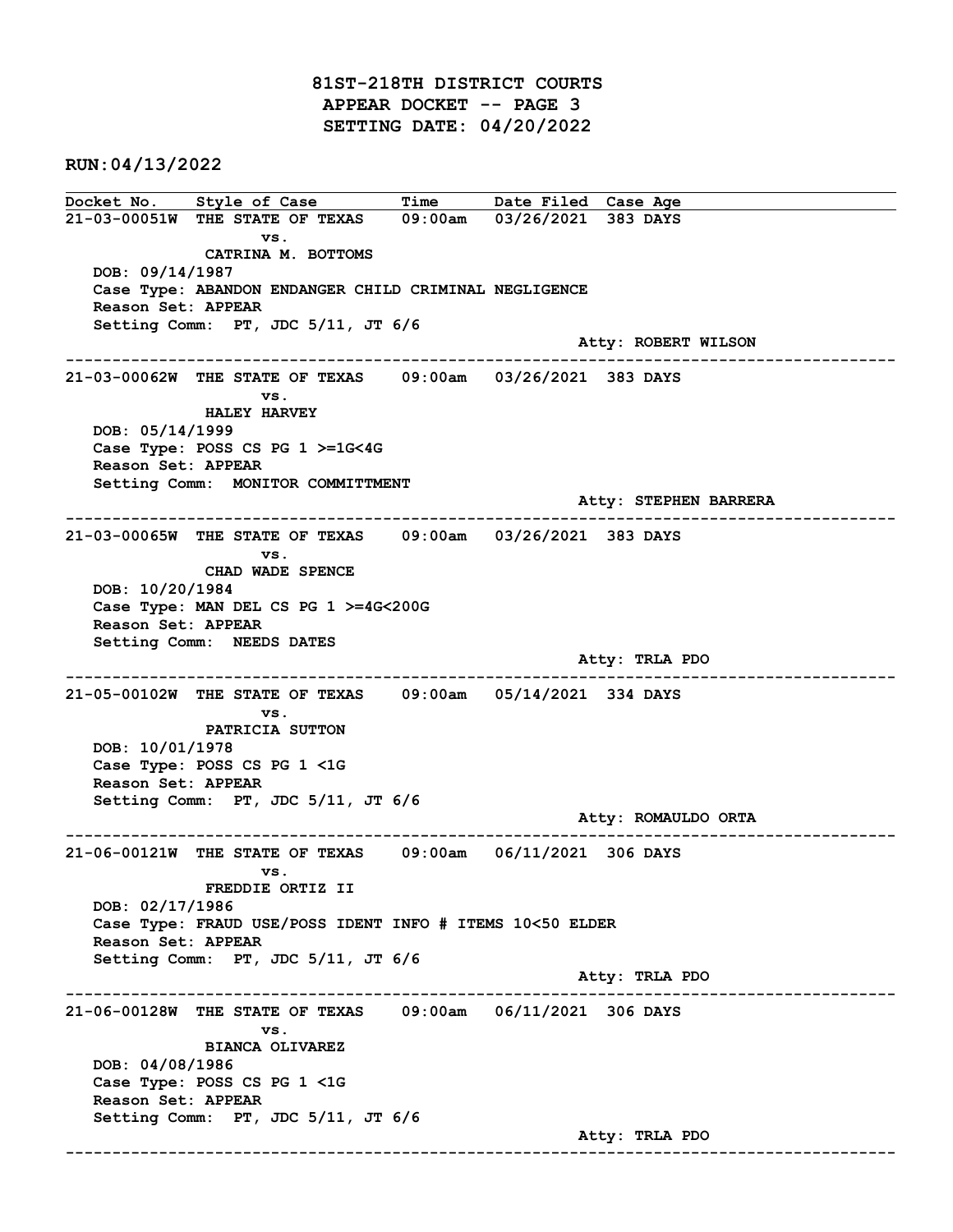81ST-218TH DISTRICT COURTS APPEAR DOCKET -- PAGE 4 SETTING DATE: 04/20/2022

RUN:04/13/2022

Docket No. Style of Case Time Date Filed Case Age 21-08-00149W THE STATE OF TEXAS 09:00am 08/13/2021 243 DAYS vs. JOSEPH JAMES ARCE DOB: 03/19/1972 Case Type: MAN DEL CS PG 1 >=1G<4G Reason Set: APPEAR Setting Comm: PT, JDC 5/11, JT 6/6 Atty: EDWARD H. ADAMS ------------------------------------------------------------------------------------------------------------------------ 21-08-00156W THE STATE OF TEXAS 09:00am 08/13/2021 243 DAYS vs. JACQUE SUE MILLS DOB: 09/28/1983 Case Type: MAN DEL CS PG 1 >=1G<4G Reason Set: APPEAR Setting Comm: PT, JDC 5/11, JT 6/6 Atty: TRLA PDO ------------------------------------------------------------------------------------------------------------------------ 21-08-00170W THE STATE OF TEXAS 09:00am 08/13/2021 243 DAYS vs. RICHARD EUGENE HYATT DOB: 08/10/1980 Case Type: MAN DEL CS PG 1 >=4G<200G Reason Set: APPEAR Setting Comm: PT, JDC 5/11, JT 6/6 Atty: ADRIAN PEREZ ------------------------------------------------------------------------------------------------------------------------ 21-08-00172W THE STATE OF TEXAS 09:00am 08/13/2021 243 DAYS vs. SHANNA L. ROMERO-LOZANO DOB: 03/13/1973 Case Type: MAN DEL CS PG 1 <1G Reason Set: APPEAR Setting Comm: PT, JDC 5/11, JT 6/6 Atty: TRLA PDO ------------------------------------------------------------------------------------------------------------------------ 21-10-00202W THE STATE OF TEXAS 09:00am 10/01/2021 194 DAYS vs. VERONICA MENDOZA DOB: 03/04/1996 Case Type: POSS CS PG 1 <1G Reason Set: APPEAR Setting Comm: PT, JDC 5/11, JT 6/6 Atty: ------------------------------------------------------------------------------------------------------------------------ 21-10-00214W THE STATE OF TEXAS 09:00am 10/01/2021 194 DAYS vs. KENDRICK THOMAS TRINIDAD DOB: 01/09/1995 Case Type: OBSTRUCTION OR RETALIATION Reason Set: APPEAR Setting Comm: PT, JDC 5/11, JT 6/6 Atty: TRLA PDO ------------------------------------------------------------------------------------------------------------------------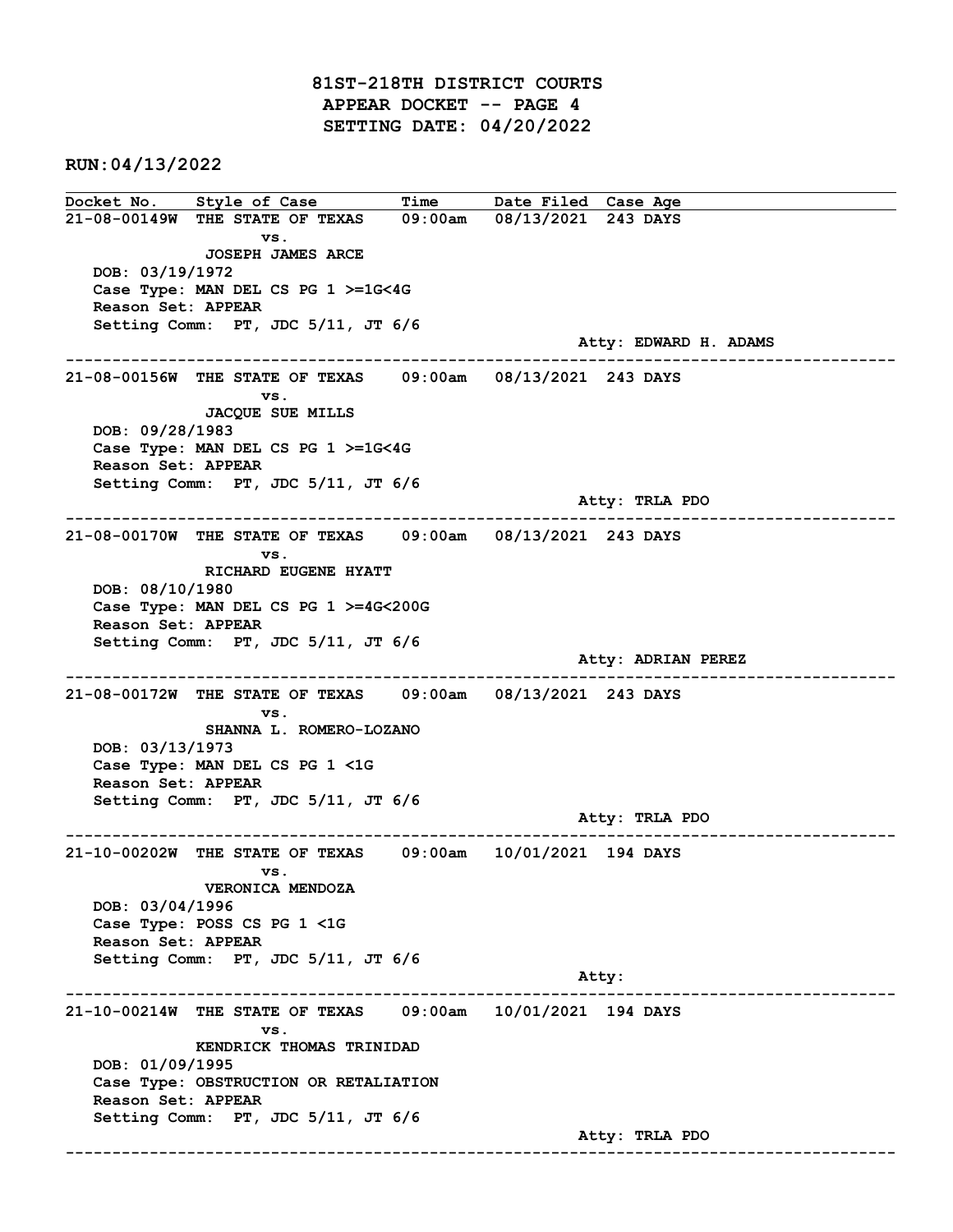81ST-218TH DISTRICT COURTS APPEAR DOCKET -- PAGE 5 SETTING DATE: 04/20/2022

RUN:04/13/2022

Docket No. Style of Case Time Date Filed Case Age 21-11-00216W THE STATE OF TEXAS 09:00am 11/12/2021 152 DAYS vs. JOSEPH JAMES ARCE DOB: 03/19/1972 Case Type: MAN DEL CS PG 1 >=1G<4G Reason Set: APPEAR Setting Comm: PT, JDC 5/11, JT 6/6 Atty: EDWARD H. ADAMS ------------------------------------------------------------------------------------------------------------------------ 21-11-00226W THE STATE OF TEXAS 09:00am 11/12/2021 152 DAYS vs. ABRIEN PONCE DOB: 08/24/2003 Case Type: POSS CS PG 2 < 1G Reason Set: APPEAR Setting Comm: PTD VIOLATION Atty: TRLA PDO ------------------------------------------------------------------------------------------------------------------------ 21-11-00231W THE STATE OF TEXAS 09:00am 11/12/2021 152 DAYS vs. NICHOLAS CARL UHLIG DOB: 11/11/1982 Case Type: BURGLARY OF HABITATION Reason Set: APPEAR Setting Comm: MON COMP Atty: TRLA PDO ------------------------------------------------------------------------------------------------------------------------ 21-11-00255W THE STATE OF TEXAS 09:00am 11/12/2021 152 DAYS vs. MARK PAUL STEENKEN DOB: 07/01/1989 Case Type: POSS CS PG 1 >=4G<200G Reason Set: APPEAR Setting Comm: PT, JDC 5/11, JT 6/6 Atty: TRLA PDO ------------------------------------------------------------------------------------------------------------------------ 21-12-00273W THE STATE OF TEXAS 09:00am 12/03/2021 131 DAYS vs. JOSEPH A. SEALE DOB: 02/22/1994 Case Type: MAN DEL CS PG 1 >=1G<4G Reason Set: APPEAR Setting Comm: PT, JDC 5/11, JT 6/6 Atty: TRLA PDO ------------------------------------------------------------------------------------------------------------------------ 21-12-00274W THE STATE OF TEXAS 09:00am 02/22/1994 10277 DAYS vs. JOSEPH A. SEALE DOB: 02/22/1994 Case Type: MAN DEL CS PG 1 >=1G<4G Reason Set: APPEAR Setting Comm: PT, JDC 5/11, JT 6/6 Atty: TRLA PDO ------------------------------------------------------------------------------------------------------------------------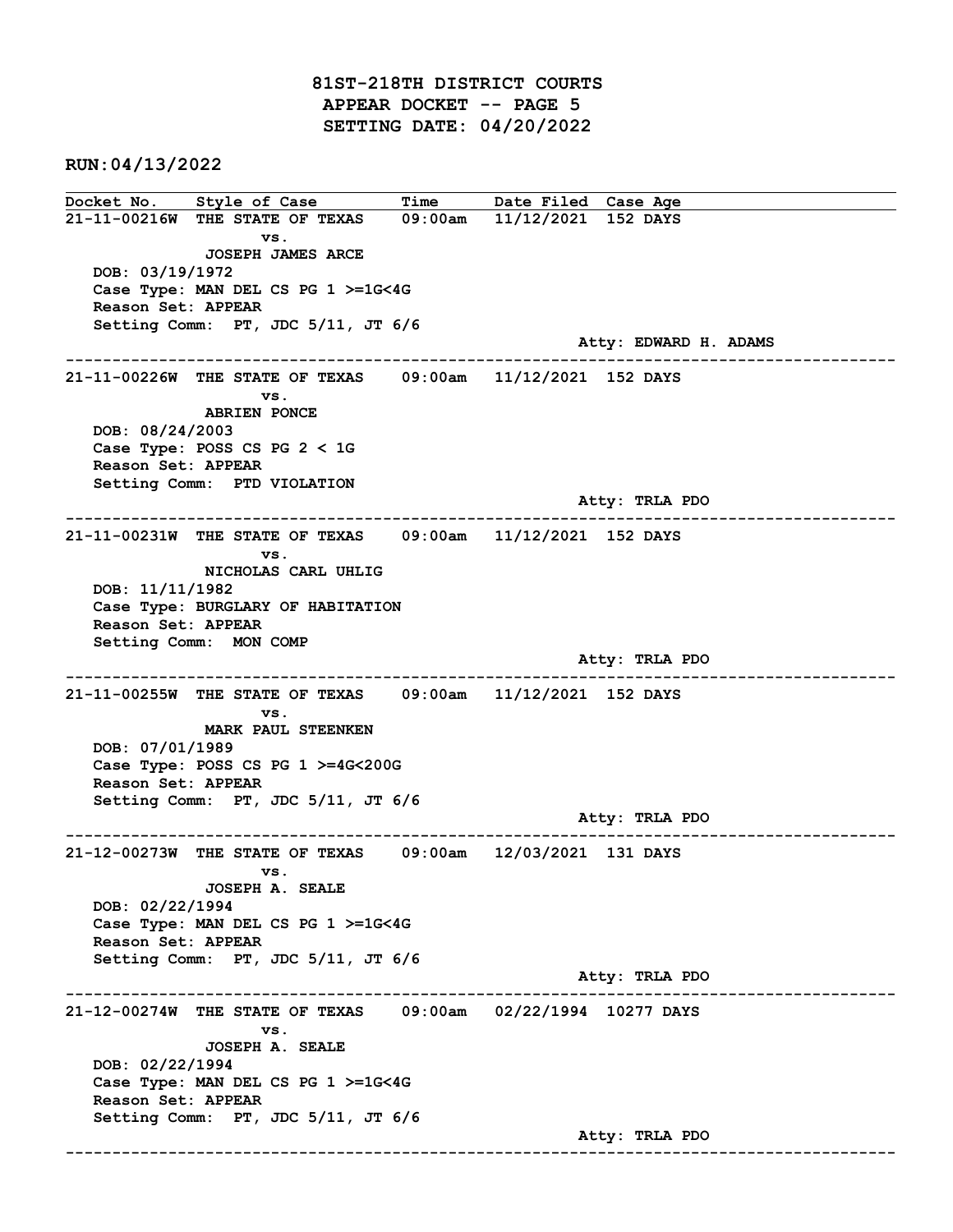81ST-218TH DISTRICT COURTS APPEAR DOCKET -- PAGE 6 SETTING DATE: 04/20/2022

RUN:04/13/2022

Docket No. Style of Case Time Date Filed Case Age 22-01-00002W THE STATE OF TEXAS 09:00am 01/19/2022 84 DAYS vs. PEDRO ISRAEL GONZALES DOB: 07/22/1960 Case Type: AGG ASSLT W/DEADLY WEAPON Reason Set: APPEAR Setting Comm: PT, JDC 5/11, JT 6/6 Atty: TRLA PDO ------------------------------------------------------------------------------------------------------------------------ 22-01-00006W THE STATE OF TEXAS 09:00am 01/19/2022 84 DAYS vs. THOMAS ALBERTO RAMIREZ DOB: 09/12/1985 Case Type: ASSAULT PUBLIC SERVANT Reason Set: APPEAR Setting Comm: PT, JDC 5/11, JT 6/6 Atty: RICHARD BRIGGS ------------------------------------------------------------------------------------------------------------------------ 22-01-00011W THE STATE OF TEXAS 09:00am 01/19/2022 84 DAYS vs. PAUL RICHARD TORRES DOB: 07/07/1988 Case Type: POSS CS PG 1 <1G Reason Set: APPEAR Setting Comm: PT, JDC 5/11, JT 6/6 Atty: ADRIAN PEREZ ------------------------------------------------------------------------------------------------------------------------ 22-01-00013W THE STATE OF TEXAS 09:00am 01/19/2022 84 DAYS vs. ZECHARIAH VALADEZ DOB: 05/19/1994 Case Type: EVADING ARREST DETENTION W/VEH Reason Set: APPEAR Setting Comm: PT, JDC 5/11, JT 6/6 Atty: SAM FUGATE, II ------------------------------------------------------------------------------------------------------------------------ 22-01-00014W THE STATE OF TEXAS 09:00am 01/19/2022 84 DAYS vs. GLEN WILLIAMS DOB: 11/20/1993 Case Type: MAN DEL CS PG 1 >=4G<200G Reason Set: APPEAR Setting Comm: PT, JDC 5/11, JT 6/6 Atty: ADRIAN PEREZ ------------------------------------------------------------------------------------------------------------------------ 22-01-00015W THE STATE OF TEXAS 09:00am 01/19/2022 84 DAYS vs. MATTHEW EDWIN ANTHONY DOB: 11/29/1980 Case Type: POSS CS PG 1 >=4G<200G Reason Set: APPEAR Setting Comm: PT, JDC 5/11, JT 6/6 Atty: TRLA PDO ------------------------------------------------------------------------------------------------------------------------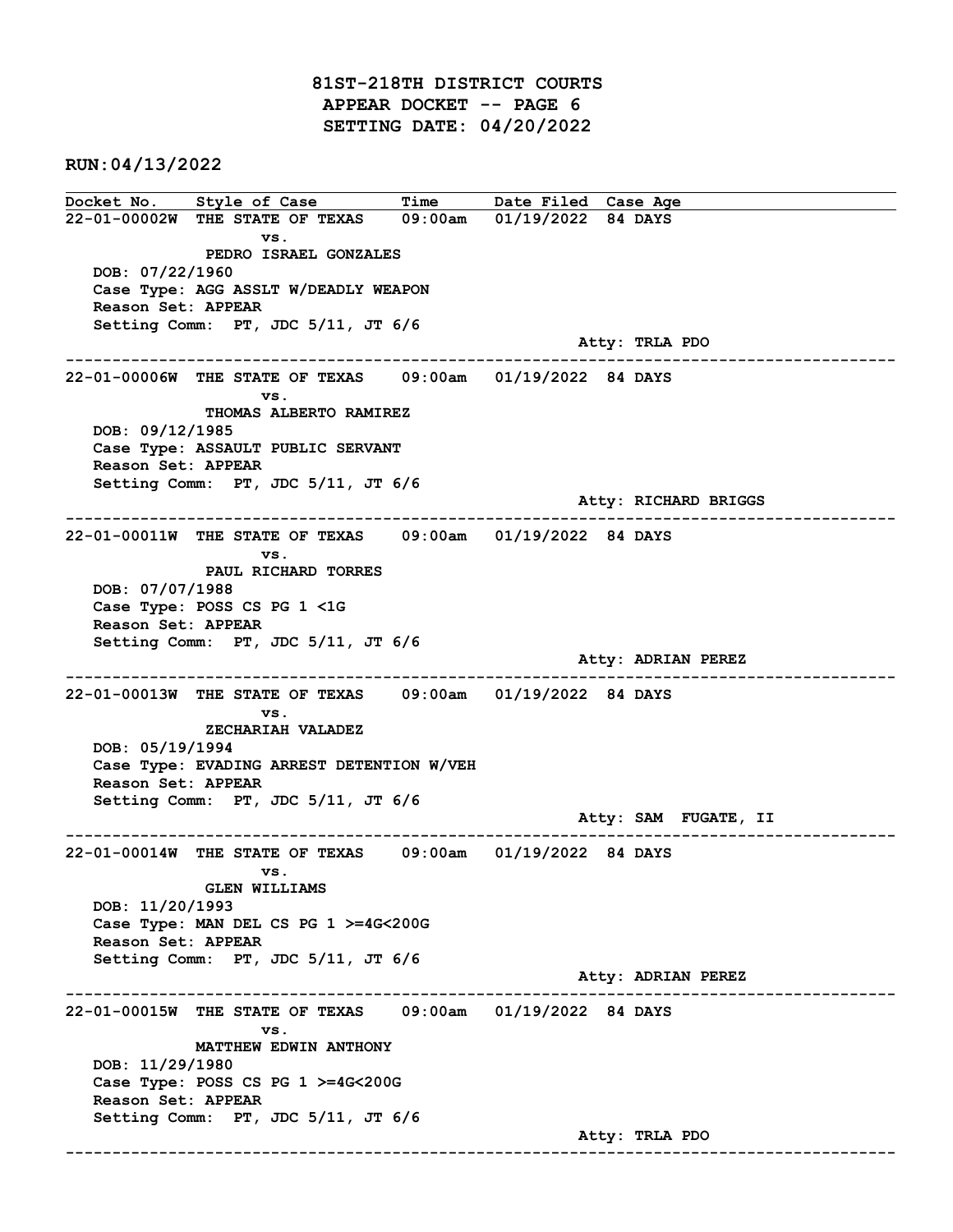81ST-218TH DISTRICT COURTS APPEAR DOCKET -- PAGE 7 SETTING DATE: 04/20/2022

RUN:04/13/2022

Docket No. Style of Case Time Date Filed Case Age 22-01-00021W THE STATE OF TEXAS 09:00am 01/19/2022 84 DAYS vs. RUTH ANN COVENEY DOB: 12/26/1963 Case Type: CRIMINAL MISCHIEF >=\$2,500<\$30K Reason Set: APPEAR Setting Comm: PT, JDC 5/11, JT 6/6 Atty: ANDRES CEDILLOS ------------------------------------------------------------------------------------------------------------------------ 22-01-00022W THE STATE OF TEXAS 09:00am 01/19/2022 84 DAYS vs. KRYSTAL NICOLE GREGG DOB: 09/28/1994 Case Type: EVADING ARREST DETENTION W/VEH Reason Set: APPEAR Setting Comm: PT, JDC 5/11, JT 6/6 Atty: TRLA PDO ------------------------------------------------------------------------------------------------------------------------ 22-01-00023W THE STATE OF TEXAS 09:00am 01/19/2022 84 DAYS vs. AMADOR GUERRERO DOB: 01/02/1990 Case Type: EVADING ARREST DETENTION W/VEH Reason Set: APPEAR Setting Comm: PT, JDC 5/11, JT 6/6 Atty: RICHARD BRIGGS ------------------------------------------------------------------------------------------------------------------------ 22-01-00025W THE STATE OF TEXAS 09:00am 01/19/2022 84 DAYS vs. SHANEQUA S. LEAVER DOB: 12/08/1991 Case Type: BURGLARY OF BUILDING Reason Set: APPEAR Setting Comm: PT, JDC 5/11, JT 6/6 Atty: RICHARD BRIGGS ------------------------------------------------------------------------------------------------------------------------ 22-01-00026W THE STATE OF TEXAS 09:00am 01/19/2022 84 DAYS vs. SHELBY VEACH DOB: 08/08/1992 Case Type: BURGLARY OF BUILDING Reason Set: APPEAR Setting Comm: PT, JDC 5/11, JT 6/6 Atty: ANDRES CEDILLOS ------------------------------------------------------------------------------------------------------------------------ 22-01-00028W THE STATE OF TEXAS 09:00am 01/19/2022 84 DAYS vs. ERICK MEDINA-AVILA DOB: 06/14/1996 Case Type: ASSAULT FAM/HOUSE MEM IMPEDE BREATH/CIRCULAT Reason Set: APPEAR Setting Comm: PT, JDC 5/11, JT 6/6 Atty: TRLA PDO ------------------------------------------------------------------------------------------------------------------------